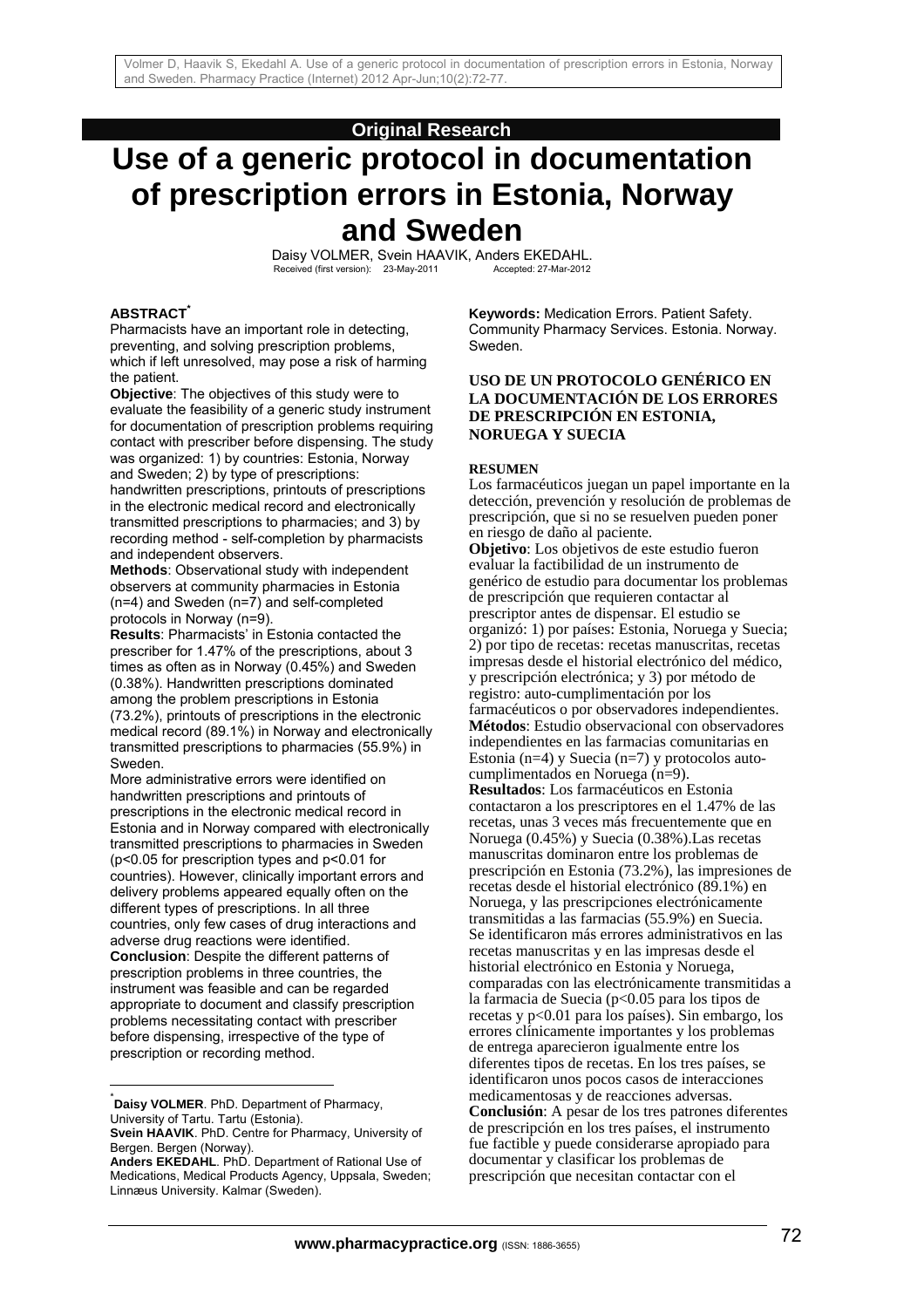prescriptor antes de ser dispensados,

independientemente del tipo de receta o del método de registro.

**Palabras clave:** Errores de Medicación. Seguridad del paciente. Servicios de Farmacia Comunitaria. Estonia. Noruega. Suecia.

# **INTRODUCTION**

Prescribing errors are defined as prescribing decision or mistakes in the prescription writing process that result in unintentional significant reduction in the probability of timely and effective treatment or an increase in the risk of harm. Prescribing errors are a common cause for preventable medication errors and adverse drug events in primary care.<sup>1</sup> Frequent occurring prescription errors include incorrect selection of medication for the patient including the dose, quantity, indication, or the prescribing a contraindicated medication.<sup>2</sup>

Community pharmacists have an important role in detecting, preventing, and solving prescription problems, which if left unresolved, may pose a risk of harming the patient.<sup>3</sup> Pharmacists intervene to eliminate or minimize these risks, often by contacting the prescriber with suggestions to change the medication. $4$  In studies that have judged the clinical importance of pharmacists' actions, it was found that their actions were clinically relevant and approved by the prescribers in most cases.<sup>5</sup>

However, the recorded rates of prescription problems at pharmacies are composed of prescription error rates, detection rates, and actions taken, as well as recording rates. Detection and action rates by pharmacists are influenced by pharmacy size, location, organization of work and work load of the pharmacy<sup>9</sup> and available information concerning patient and prescribed medication.<sup>10</sup>

Prescription error rates may vary with prescribers, licensing examination scores, medical speciality, experience, practice group structure and culture, and the number of doctors involved in prescribing to the patient. Error rates may also vary with the design of the prescription form and how the prescription is generated (handwritten prescription, prescriptions produced in the electronic medical record and electronically transmitted prescriptions to pharmacies).<sup>11-15</sup> Error rates are higher with handwritten prescriptions, where ambiguous instructions and interpretation errors and administrative errors, such as missing prescriber or patient data, may constitute a large part of the recorded prescription problems.

Pharmacists' detection, recording, and action rates of prescription errors are influenced by pharmacy size, location, organization, workload, available information (such as presence on the prescription of indication or intended use), access to patient record or patient medication profile, attendance of the patient or a representative at the pharmacy to have

the prescription dispensed, and the individual pharmacists' education and training.

Recording rates may vary with recording method and appropriateness and feasibility of recording instruments used. Different instruments have been used in different studies, but few of them have been evaluated. Some may have been developed for classification of prescription problems in the context of handwritten prescriptions, others for use in situ in a specific local context or study. Furthermore, in a context where mainly printouts of prescriptions in the electronic medical record and electronically transmitted prescriptions to pharmacies are used, previous classifications may be obsolete, and the error pattern may have changed. Errors commonly encountered with handwritten prescriptions may have resolved but new clinically significant errors such as incorrect drug selection, may have been introduced.<sup>16,17</sup>

Estonia, Norway and Sweden differ in their organization of health care and the community pharmacy sector.18-20 Detailed information concerning operation of community pharmacies and drug prescribing systems is presented in Table 1.

The objective of the study was to evaluate the feasibility of a generic instrument to document prescription problems requiring contact with prescriber before dispensing. The study was organized: (1) by countries: Estonia, Norway and Sweden; (2) by type of prescriptions: handwritten prescriptions, printouts of prescriptions in the electronic medical record and electronically transmitted prescription to pharmacies and (3) by recording method - self-completed by pharmacists or recording by independent observers.

# **METHODS**

In Norway the protocol was self-completed by dispensing pharmacists at 9 community pharmacies located in the western and eastern regions of the country. The study was undertaken over the course of 5 weeks, 25 weekdays per pharmacy in September and October 2004.

In Estonia, the protocol was completed by independent observers (trained pharmacy students). Data were collected over a period of 6 weeks and 30 weekdays per pharmacy in January, July and September 2006. Four community pharmacies located near GP centres or in ambulatory clinics in 3 larger cities participated in the study. $\frac{2}{3}$ 

In Sweden the protocol was used in a study with 7 community pharmacies in large cities in the middle and northern part of country.<sup>17</sup> The protocol was completed by independent observers (trained pharmacy students) over the course of three consecutive weeks, 15 weekdays, per pharmacy from February 2007 to February 2008.

The protocol and form, originally developed in the USA, has been translated and adapted to the Scandinavian context by one of the authors  $(SH).^{21,23}$  The Estonian translation was piloted for 3 days at one community pharmacies that later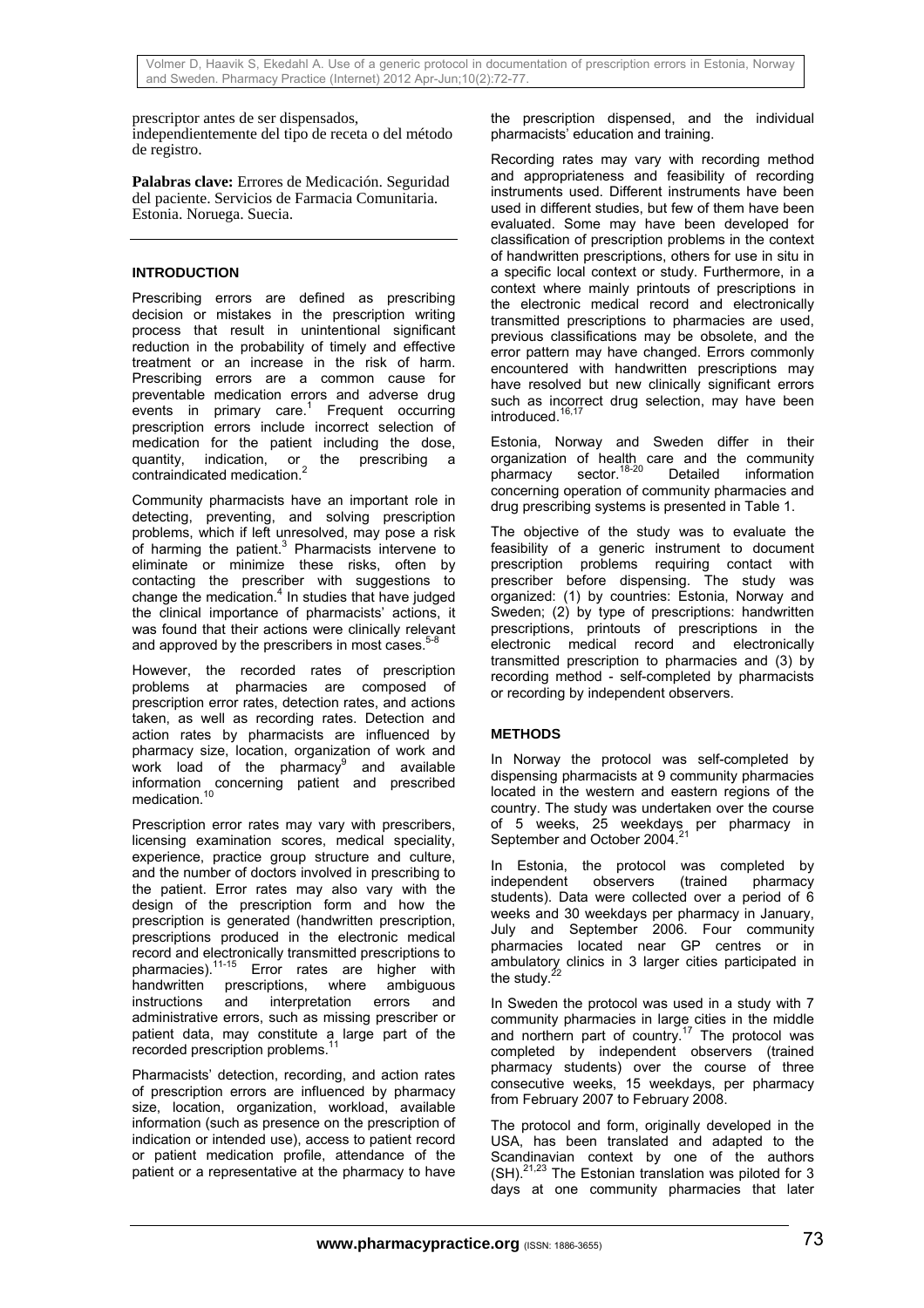| Table 1. Operation of community pharmacies and prescribing systems of medicinal products in Estonia, Norway and |                              |                            |                              |  |  |  |  |  |  |
|-----------------------------------------------------------------------------------------------------------------|------------------------------|----------------------------|------------------------------|--|--|--|--|--|--|
| Sweden                                                                                                          |                              |                            |                              |  |  |  |  |  |  |
| Country                                                                                                         | Estonia                      | Norway                     | Sweden (at the time of the   |  |  |  |  |  |  |
|                                                                                                                 |                              |                            | study)                       |  |  |  |  |  |  |
| Population (01.01.2011)                                                                                         | 1 340 100                    | 4 920 305                  | 9428100                      |  |  |  |  |  |  |
| Number of community                                                                                             | 510                          | ~100                       | $-900$                       |  |  |  |  |  |  |
| pharmacies (2011)                                                                                               | One pharmacy per 2627        | One pharmacy per 7000      | One pharmacy per 10.500      |  |  |  |  |  |  |
|                                                                                                                 | inhabitants                  | inhabitants                | inhabitants                  |  |  |  |  |  |  |
| Ownership of community                                                                                          | Private. ~85% in             | Private, in pharmacy       | At the time of the study all |  |  |  |  |  |  |
| pharmacies                                                                                                      | pharmacy chains or           | chains or working in       | pharmacies were owned        |  |  |  |  |  |  |
|                                                                                                                 | working in cooperation       | cooperation with chains    | by the government and        |  |  |  |  |  |  |
|                                                                                                                 | with chains                  | (32 public sector hospital | part of the National         |  |  |  |  |  |  |
|                                                                                                                 |                              | pharmacies)                | corporation of Swedish       |  |  |  |  |  |  |
|                                                                                                                 |                              |                            | Pharmacies                   |  |  |  |  |  |  |
| Computer software used at                                                                                       | 2-3 different types,         | All pharmacies use         | At the time of the study all |  |  |  |  |  |  |
| community pharmacies                                                                                            | available for not only chain | FarmaPro program           | pharmacies used the same     |  |  |  |  |  |  |
|                                                                                                                 | pharmacies                   |                            | soft-ware                    |  |  |  |  |  |  |
| E-prescription                                                                                                  | <b>Since 2010</b>            | <b>Since 2011</b>          | Since 1983; >85 % of all     |  |  |  |  |  |  |
|                                                                                                                 |                              |                            | new prescriptions at the     |  |  |  |  |  |  |
|                                                                                                                 |                              |                            | time of the study            |  |  |  |  |  |  |
| Telephone and fax prescriptions                                                                                 | <b>No</b>                    | Yes                        | Yes                          |  |  |  |  |  |  |
| Printed prescriptions                                                                                           | Yes, primary and             | Yes, primary and           | Yes                          |  |  |  |  |  |  |
|                                                                                                                 | secondary care               | secondary care             |                              |  |  |  |  |  |  |
| Handwritten prescriptions                                                                                       | Yes, to some extent in       | Yes                        | Yes                          |  |  |  |  |  |  |
|                                                                                                                 | secondary care               |                            |                              |  |  |  |  |  |  |
| Legal prescription form                                                                                         | Yes                          | Yes                        | Yes                          |  |  |  |  |  |  |
| Use of electronic medical record                                                                                | Yes                          | Yes                        | Yes                          |  |  |  |  |  |  |
| of patient by prescriber                                                                                        |                              |                            |                              |  |  |  |  |  |  |
| Access to electronic medical                                                                                    | No                           | <b>No</b>                  | No                           |  |  |  |  |  |  |
| record of patient at pharmacy                                                                                   |                              |                            |                              |  |  |  |  |  |  |

participated in the study. The Swedish version was piloted by independent observers in a pre-study at 4 community pharmacies for 2 weeks per pharmacy. One author in each country scrutinised the protocols. Classification problems and irregularities in classification were discussed with the observers for consensus and consistency.

Prescriptions on medications to humans with errors, ambiguities or other problems, where the pharmacist judged it necessary to contact the prescriber for clarification, correction, completion or change before dispensing were included in the study. All attempts to contact the prescribers were recorded whether or not they resulted in an actual contact.

The prescription problems were categorised as:

- 1. Administrative errors technical errors concerning information about the prescriber or the patient, missing or erroneous date, reimbursement issues;
- 2. Problems with clinical significance inappropriate medication or indication; inappropriate strength, dose or administration form of medication; adverse drug reactions or drug-drug interactions; insufficient information concerning use of medication (instruction for use, quantity, duration of treatment);
- 3. Other problem mostly those involving delivery – prescription of an unlicensed medication; unavailability of the licensed medication on the market, out of stock at the wholesaler or at the pharmacy.

Categorisation of the prescription problems was initially performed by one of the authors (AE) and was reviewed and discussed with the other authors (SH) and (DV).

The initial analysis of the data was performed in a spread sheet (Microsoft Excel®). For statistical analysis program Statistical Package for Social Sciences (SPSS, Version 11.0, Chicago, IL) was used. Two-way Anova was used to calculate the probability of incidence of different types of errors with different type of prescription and context (Estonia, Norway, Sweden). Type of prescription error was used as dependent variable, prescription type and country were used as fixed factors. Post hoc tests were used to perform detailed analysis for prescription error, country and prescription type. The statistical significance level was set to P≤0.05.

# **RESULTS**

For 732 (0.51%) of all dispensed prescriptions, 194 (1.47%) in Estonia, 311 (0.45%) in Norway and 229 (0.38%) in Sweden, the pharmacists judged it necessary to contact the prescriber for clarification before dispensing.

About 80% of the problem prescriptions were new prescriptions. There was statistically significant difference (p<0.001) in the types of prescriptions requiring contact with prescriber between Estonia, Norway and Sweden. Handwritten prescriptions constituted 73.2% in Estonia, 10.9% in Norway and 9.2% in Sweden. In Norway, the majority of the problem prescriptions were printouts of prescriptions in the electronic medical record and in Sweden more than half of the prescriptions were electronically transmitted prescriptions to pharmacies (Table 2).

There were statistically significant differences between the countries for problems with selection of medication or incorrect indication [F(2)=7.979;  $p<0.001$ ), and dosage schedule  $(F(2)=5.333)$ ; p<0.001). For problems with incorrect medication or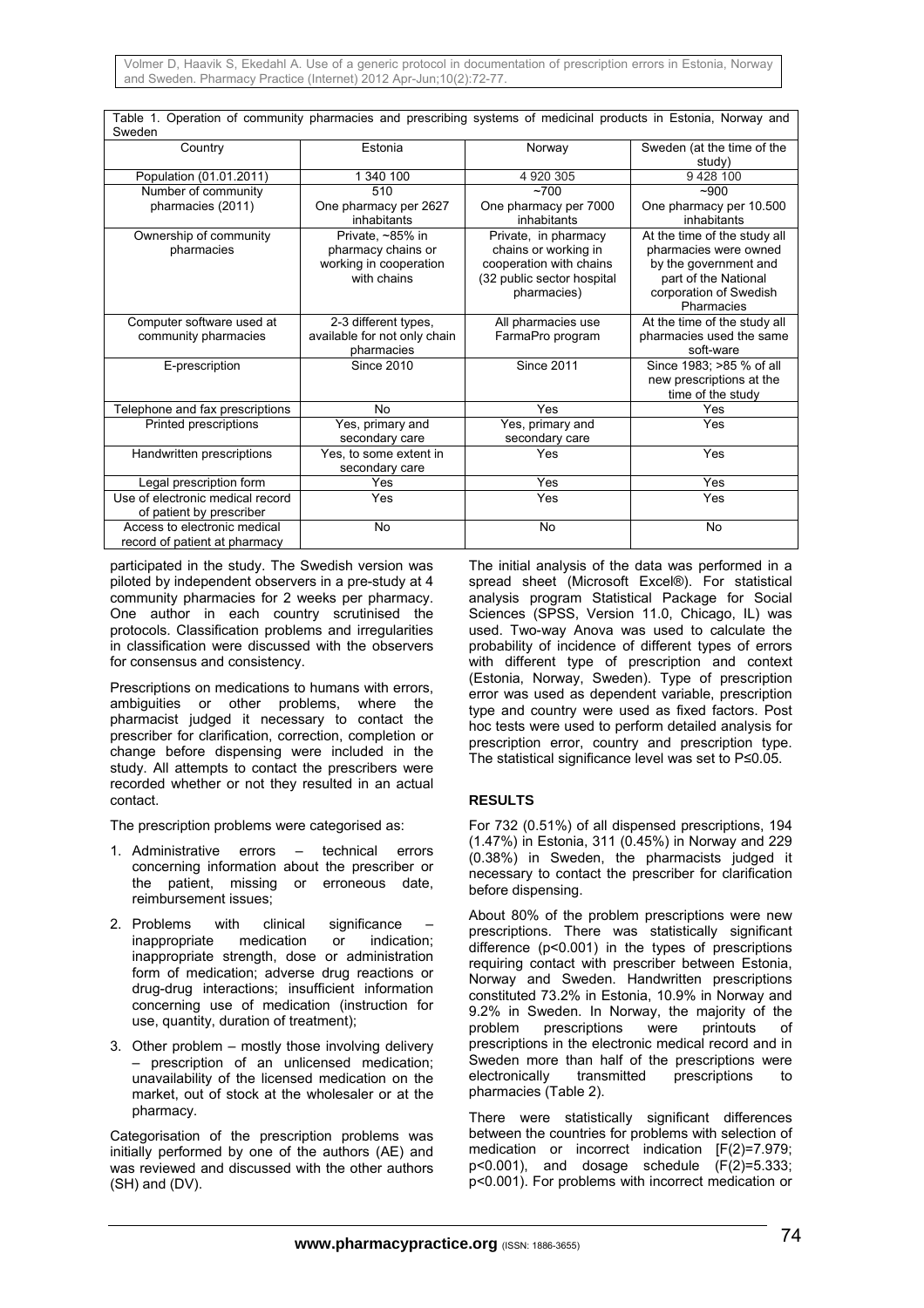| Table 2. Description of prescriptions that required contact with the prescriber before dispensing |            |            |            |  |  |  |  |
|---------------------------------------------------------------------------------------------------|------------|------------|------------|--|--|--|--|
|                                                                                                   | Estonia    | Norway     | Sweden     |  |  |  |  |
|                                                                                                   | $(n=4)$    | $(n=9)$    | (n=7)      |  |  |  |  |
| Dispensed prescriptions                                                                           | 13,221     | 69,315     | 59,901     |  |  |  |  |
| Contact with prescriber before dispensing                                                         | 194        | 311        | 229        |  |  |  |  |
|                                                                                                   | (1.47%)    | (0.45%)    | $(0.38\%)$ |  |  |  |  |
| Handwritten prescriptions                                                                         | 142        | 31         | 17 (7.4%)  |  |  |  |  |
|                                                                                                   | (73.2%)    | $(10.0\%)$ |            |  |  |  |  |
| Printouts of prescriptions written in the electronic medical record-                              | 52         | 273        | 77         |  |  |  |  |
| printouts                                                                                         | $(26.8\%)$ | (87.8%)    | (33.6%)    |  |  |  |  |
|                                                                                                   |            |            | 128        |  |  |  |  |
| Electronically transmitted prescription                                                           |            |            | (55.9%)    |  |  |  |  |
| Prescription is not classified as handwritten prescriptions, printouts                            |            |            |            |  |  |  |  |
| of prescriptions written in the electronic medical record,                                        |            | $6(1.9\%)$ | $7(3.1\%)$ |  |  |  |  |
| electronically transmitted prescription                                                           |            |            |            |  |  |  |  |

indication, the post hoc analysis revealed statistically significant differences between a) Estonia and Norway, and b) Estonia and Sweden (p<0.01). There were also differences for `dosage schedule problems` between a) Estonia and Sweden, and b) Norway and Sweden. Although not statistically significant, there was a trend that clinically important errors were more common with electronically transmitted prescriptions compared with printouts of prescriptions in the electronic<br>medical record printouts and handwritten medical record printouts and handwritten prescriptions.

Estonia had the highest incidence of administrative errors due to the high proportion of handwritten prescriptions (Table 3). Statistically significant correlations were observed between missing information about the patient and a) prescription type  $(F(2)=6.326; p<0.01)$  and b) country<br> $(F(2)=7.679; p<0.01)$ . Post hoc analysis (F(2)=7.679; p<0.01). Post hoc analysis demonstrated statistically significant differences for handwritten prescriptions, printouts of prescriptions in the electronic medical record and electronically transmitted prescriptions to pharmacies (p<0.001), between a) Estonia and Norway (p=0.01) and b) Estonia and Sweden (p<0.001).

Delivery problems were common in all three countries (Table 3).

There was statistically significant difference in successful contact of the pharmacists with prescriber in Estonia, Norway and Sweden (p<0.05). The pharmacist did not succeed to reach the prescriber for 15 (7.8%) of the cases in Estonia, 71 (22.8%) in Norway and 63 (27.5%) in Sweden. In Estonia the most common outcome was "no dispensing of the drug" (4 cases) or "dispensed as prescribed" (5 cases). In Sweden, contact with another physician, with a nurse at the ward/surgery, with a secretary or making a different intervention constituted  $1/\overline{4}^{th}$  each of these instances. In Norway, for 39 (54.9%) cases the prescription was changed and dispensed and the prescriber was contacted afterwards.

When the pharmacists contacted the prescriber, the pharmacist`s suggestions were approved by the prescriber in 68.8% of the cases in Estonia, 69.1% in Norway and 67.0% in Sweden.

## **DISCUSSION**

Several independent studies using different protocols have documented the detection of prescription problems by community pharmacists and their interventions to solve them.<sup>5,7-9,11</sup> As far as the authors of this article know this is the first international study using a generic study instrument to identify the patterns and magnitude of prescription errors in different contexts.

| Table 3. Distribution of prescription errors by country (number of problem prescriptions) |                 |      |                  |      |                |      |                   |           |  |
|-------------------------------------------------------------------------------------------|-----------------|------|------------------|------|----------------|------|-------------------|-----------|--|
|                                                                                           | Estonia (n=194) |      | Norway $(n=311)$ |      | Sweden (n=229) |      | Two-way Anova     |           |  |
|                                                                                           | n               | $\%$ | n                | %    | n              | %    | $F_{(df)}$        | P         |  |
| Incorrect medication                                                                      | 73              | 38.7 | 131              | 42.1 | 106            | 46.3 |                   |           |  |
| Incorrect medication/indication                                                           | 6               | 3.1  | 42               | 13.5 | 55             | 24.0 | $F_{(2)} = 7.979$ | p<0.001   |  |
| Incorrect strength of medication                                                          | 32              | 16.5 | 35               | 11.3 | 13             | 5.7  | $F_{(2)}=1.485$   | NS.       |  |
| Incorrect administration form                                                             | 10              | 5.2  | 10               | 3.2  | 20             | 8.7  | $F_{(2)} = 0.327$ | <b>NS</b> |  |
| Treatment period/number of doses                                                          | 17              | 8.8  | 38               | 12.2 | 13             | 5.7  | $F_{(2)} = 0.785$ | <b>NS</b> |  |
| Contraindication                                                                          | 2               | 1.0  | 2                | 0.6  | 2              | 0.9  | <b>NA</b>         | <b>NA</b> |  |
| Drug-drug interaction                                                                     | 5               | 2.6  | 4                | 1.3  | 3              | 1.3  | <b>NA</b>         | NA.       |  |
| ADR/toxicity                                                                              | 3               | 1.5  |                  |      |                |      | <b>NA</b>         | NA        |  |
| Delivery problems                                                                         | 29              | 14.9 | 43               | 13.8 | 45             | 19.7 | <b>NA</b>         | NS.       |  |
| Schedule/instructions for use                                                             | 24              | 12.4 | 76               | 24.4 | 65             | 28.4 |                   |           |  |
| Schedule                                                                                  | 13              | 6.7  | 39               | 12.5 | 60             | 26.2 | $F_{(2)} = 5.333$ | p<0.01    |  |
| Instructions for use                                                                      | 11              | 5.7  | 37               | 11.9 | 5              | 2.2  | $F_{(2)} = 2.864$ | NS.       |  |
| Administrative errors                                                                     | 96              | 49.5 | 121              | 38.9 | 21             | 9.2  |                   |           |  |
| Patient                                                                                   | 30              | 15.5 | 19               | 6.1  | 2              | 0.9  | $F_{(2)} = 6.326$ | p<0.01    |  |
| Wrong patient                                                                             |                 |      | 3                | 1.0  |                | 0.4  | <b>NA</b>         | NA.       |  |
| Prescriber                                                                                | 42              | 21.6 | 44               | 14.1 | 2              | 0.9  | $F_{(2)} = 7.679$ | p<0.01    |  |
| Reimbursement of price of medication                                                      | 24              | 12.4 | 55               | 17.7 | 16             | 7.0  | $F_{(2)} = 0.375$ | NS.       |  |
| Total (errors)                                                                            | 222             |      | 371              |      | 237            |      |                   |           |  |
| Errors per prescription                                                                   | 1.1             |      | 1.1              |      | 1.0            |      |                   |           |  |
| NA - not applicable                                                                       |                 |      |                  |      |                |      |                   |           |  |
| NS - not significant                                                                      |                 |      |                  |      |                |      |                   |           |  |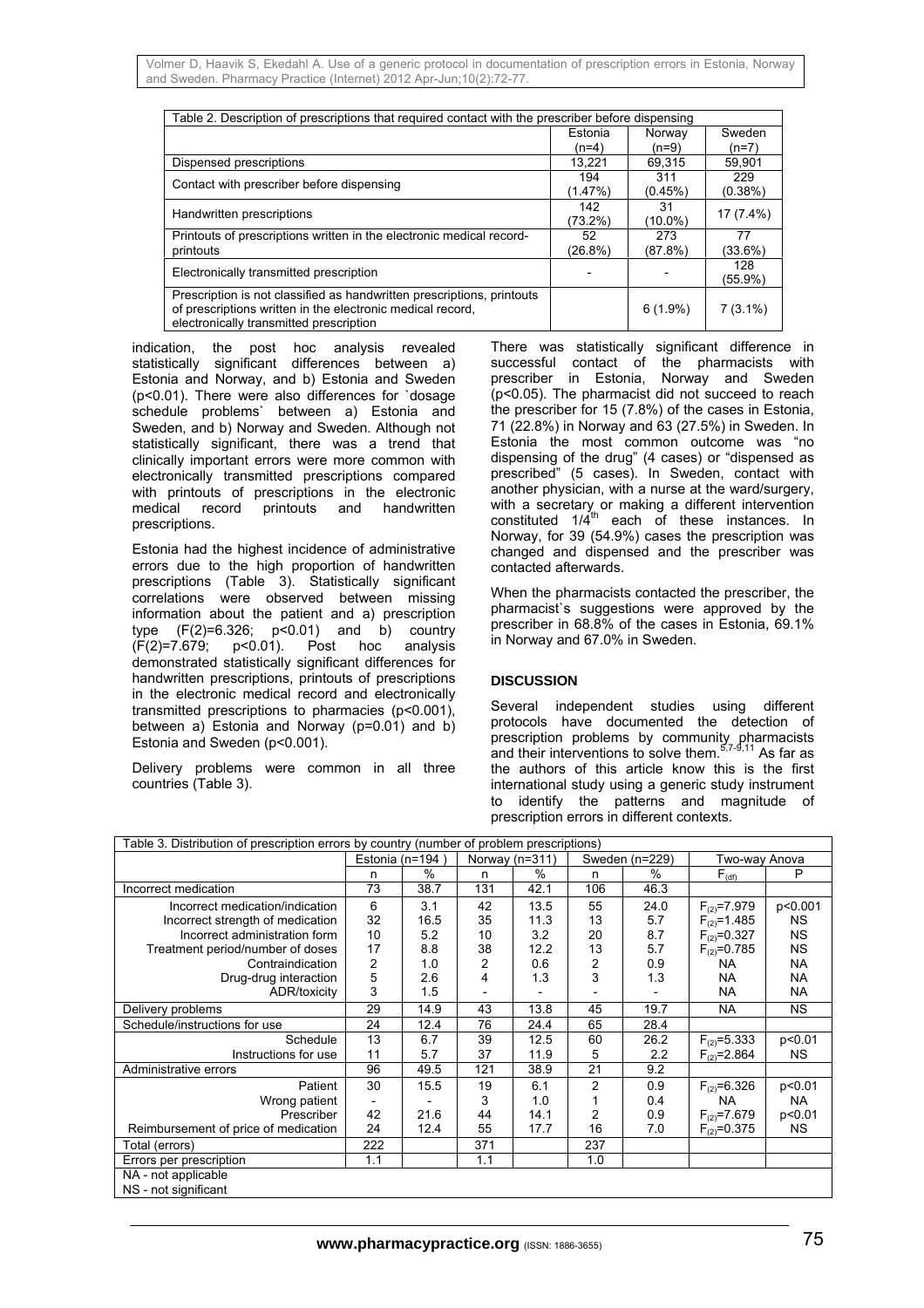The study instrument was comprehensive with respect to recording different types of prescription errors or omissions (including adaptation to record new problems and errors associated with printouts of prescriptions written in the electronic medical record and electronically transmitted prescriptions), actions taken by the pharmacist and the outcome. The study instrument in this study could be used in everyday practice at community pharmacies for selfcompletion of recording of prescription problems or for research purposes to evaluate more complex questions.

The pattern of prescription errors with potential clinical hazards varied by country, but appeared to be similar with all types of prescriptions. However this is not confirmed by other studies.<sup>14,24,1</sup>

In the current study, only few cases of drug-drug interactions were detected, contrasting the results in studies using prescription databases.<sup>26,27</sup> The difference may to some extent depend on that in Estonia and Sweden pharmacists at the time of the study had access to patients´ pharmacy record for identification of possible interactions between the new prescription medications and those dispensed previously. In Belgium, pharmacists could access patients´ records and this increased their professional independence in handling prescription errors, a result supported by the other studies.

The incidence of administrative errors was directly associated with how the prescriptions were generated similar to the findings in other studies.<sup>29,30</sup> In Estonia and Norway, electronically transmitted prescription had not been introduced at the time of the study, and the number of administrative errors was higher than in Sweden, with a high proportion of electronically transmitted prescription.

The generic instrument used has not been validated against any standard as the authors did not find any standards to use. However, the classification was validated by different means in consensus discussions in all three countries.

It should be emphasized that problems in the study only represent a fraction of all prescription problems. The current selection of problem prescriptions can be explained by desire to focus on problems in the content of the prescription, rather than administrative or technical errors.

It was not possible to calculate the relative incidence of problem prescriptions for handwritten prescriptions, printouts of prescriptions written in the electronic medical record-printouts and electronic medical record-printouts and electronically transmitted prescriptions, as dispensing data are not available for the different prescription types. However, the classification of different prescription types was undertaken only for the purposes of the current study; by the study observers in Estonia for all problem prescriptions identified during the study period and in Norway and Sweden for problem prescription requiring contact with the prescriber.

Moreover, the data collection and the protocol was used in different modes - self-completed in Norway and independent observers in Estonia and Sweden - why the results may not be totally comparable. However, the differences in the number of recorded prescription problems are associated with prescription type rather than recording method. It is also reasonable to assume that adherence to the self-reporting protocol decreases in periods of high work-load compared to studies performed by an independent observer.<sup>31</sup> Moreover, the participating pharmacies were not randomly selected and may thus not be representative for all pharmacies within each country.

The studies in three countries were also undertaken in different years. However, it was more important to find a period in which no major reforms were taking place in the community pharmacy sector or drug prescribing system than to undertake parallel studies.

The objective was to evaluate the feasibility of using a generic instrument for documentation and classification of problem prescriptions in different contexts, not to compare the incidence of prescription errors. The presented results illustrate more the feasibility of the generic protocol to document and classify prescription problems. The presented data should not be generalized to problem incidence in the individual countries.

# **CONCLUSIONS**

The generic protocol was shown to be appropriate and feasible to document prescription problems in different contexts involving country, prescription type, the pattern and number of prescription problems and recording methods. The study revealed differences in the pattern and number of prescription problems in Estonia, Norway and Sweden. The number of problem prescriptions was three times higher in Estonia compared with Norway and Sweden, mainly because of the high frequency of handwritten prescriptions. Electronically transmitted prescription to pharmacies may reduce the total number of prescribing errors – e.g. administrative errors as well as errors of clinical importance, but may also introduce new clinically important errors, such as selection of inappropriate medication.

Some aspects of health care system organization (type of prescription, pharmacists´ access to patients´ medical record) may have direct impact on the content, number and handling of prescription problems. Access to the patients´ medical record could increase the detection of possible adverse drug reactions and drug-drug interactions.

## **CONFLICT OF INTEREST**

All authors declare that they have no conflicts of interest relevant to the subject of the manuscript.

No external sources of funding were sought or obtained to conduct this study.